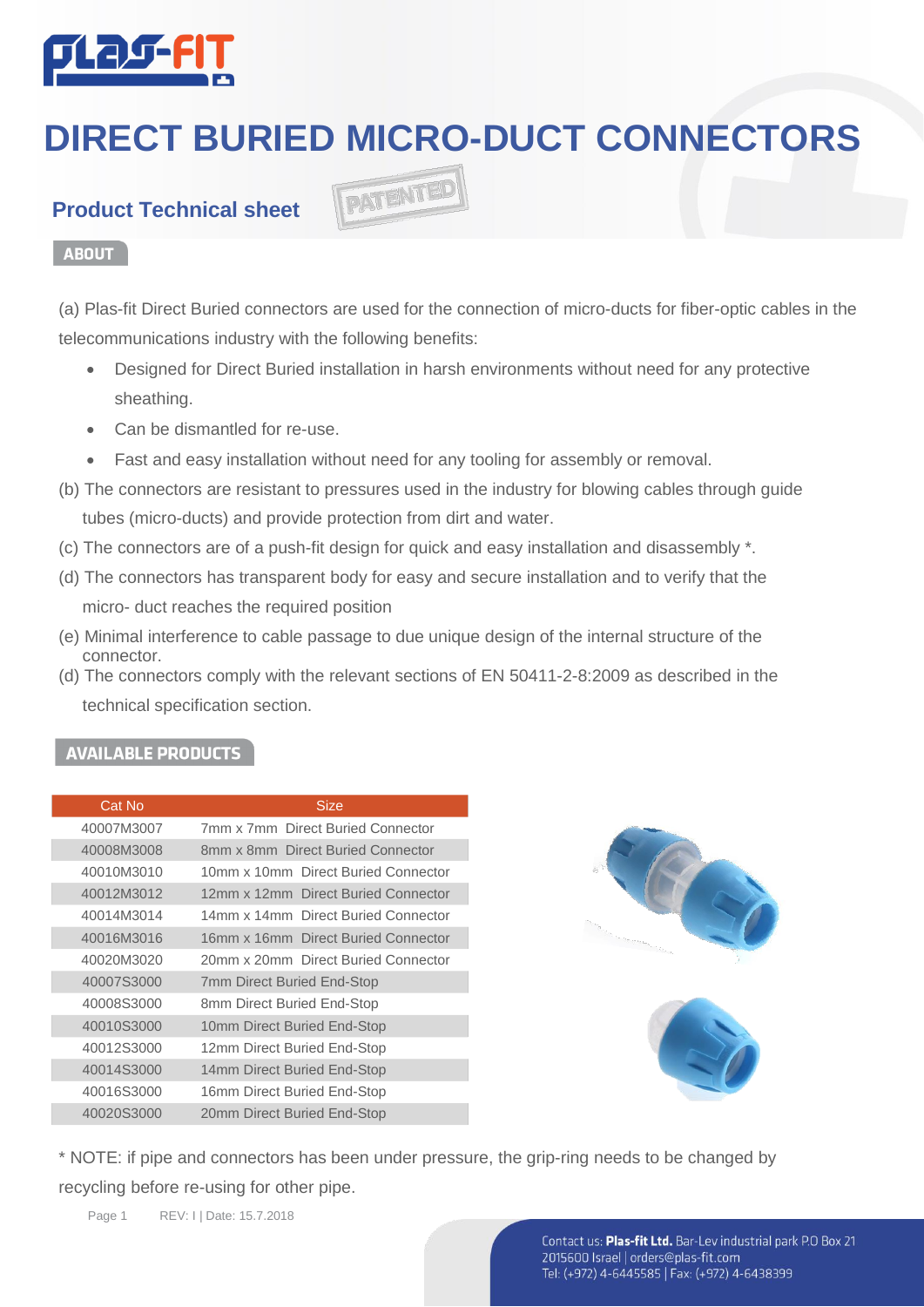

# **MATERIALS**

The following data is relevant for both Straight-Connectors and End-Stops:

| # | Part             | <b>Raw Material</b> | color                 |
|---|------------------|---------------------|-----------------------|
|   | <b>BODY</b>      | Polypropylene       | Transparent           |
|   | <b>WASHER</b>    | Polypropylene       | Transparent           |
| 3 | <b>NUT</b>       | Polypropylene       | <b>Blue</b>           |
| 4 | <b>GRIP RING</b> | <b>POM</b>          | Depending on the size |
| 5 | O-RING           | EPDM                | <b>Black</b>          |

- All parts are made of plastic with maximum endurance for water and chemicals, and wide range of storage, installation and usage temperatures and humidity.
- Seal and internal parts are protected from dirt by the internal structure of the connector.
- The use of 100% plastic durable materials and unique structure of the connector allows using it in Direct Buried installations without need for any additional protection.
- Patented grip ring.
- Life Time : >30 years in direct buried conditions.

#### **Duct Allowed Dimensions**

| <b>DN</b> | d min | d max | Ovality |
|-----------|-------|-------|---------|
| 7         | 6.9   | 7.1   | $< 5\%$ |
| 8         | 7.9   | 8.1   | $< 5\%$ |
| 10        | 9.9   | 10.2  | $< 5\%$ |
| 12        | 11.9  | 12.2  | $< 5\%$ |
| 14        | 13.9  | 14.2  | $< 5\%$ |
| 16        | 15.9  | 16.2  | $< 5\%$ |
| 20        | 19.9  | 20.3  | $< 5\%$ |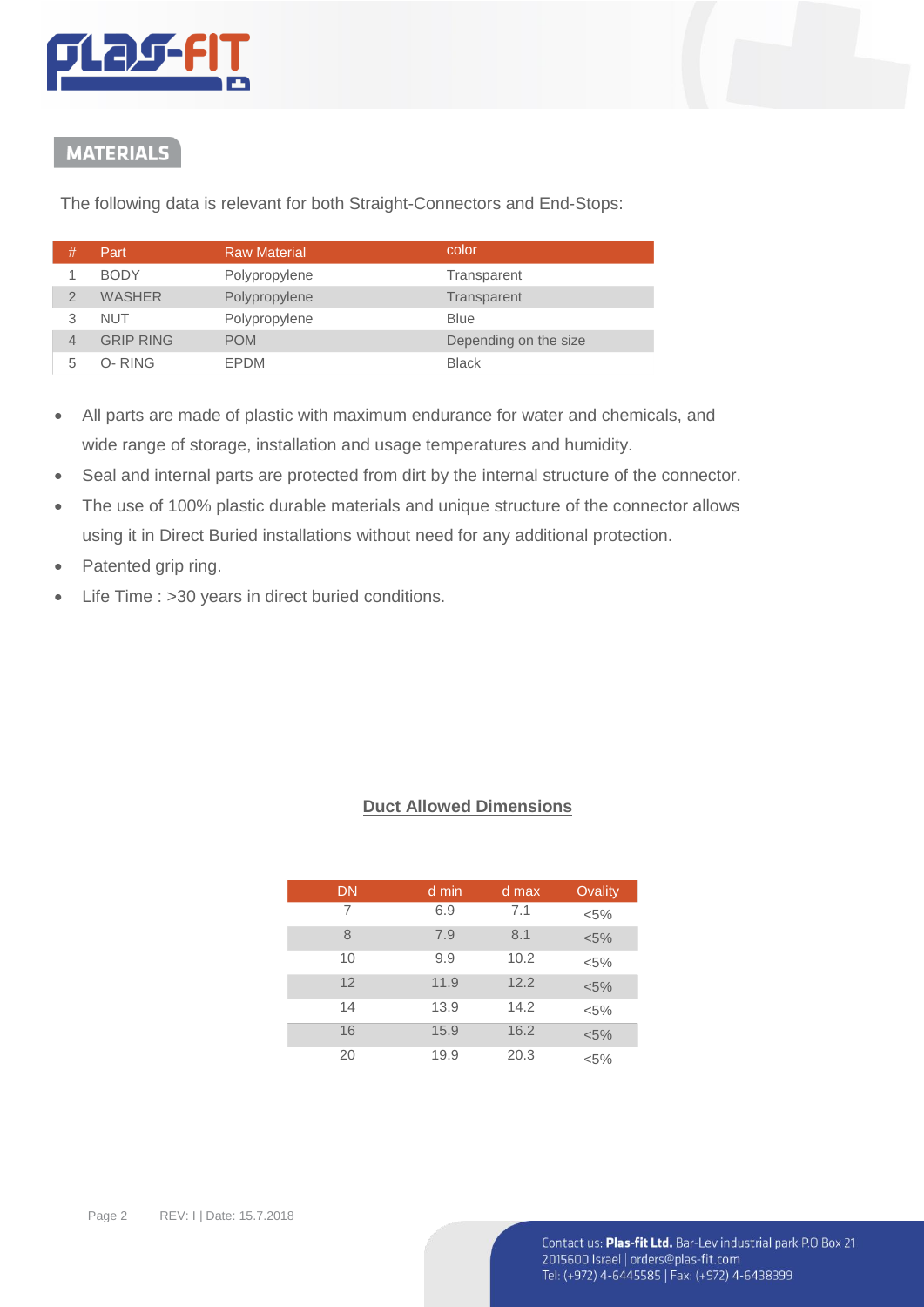

#### **TECHNICAL SPECIFICATIONS**

#### **Temperatures**

Minimum working temperature: - 15°C

Maximum working temperature: + 45°C

#### **Pressure**

The connectors withstand successfully air pressure test according to the below testing protocol:

- The tested connector is connected between 2 standard ducts and put under a pressure of 15 bar for 30 min and afterwards sealed and disconnected from the compressor.
- The test is considered as successful if after a duration of 1 hour the pressure dropped less than 1,5 bar.
- After this test, the connector is removed without connector damage.

Detailed below for all temperatures in the working range:

- Continuous working pressure: 16bar
- Peak working pressure: 20bar

#### **Burst pressure**

- The connectors withstand Burst Pressure Test (Safety) of at least 25 bar.
- Tested at -10degC and 40degC according to EN50411-2-8:2009 Annex. C

#### **Leak-tightness under external pressure**

All connectors withstand 1.35 bar external water pressure.

#### **Insertion Force**

The force necessary to insert a tube in the connector is < 5kg (50N)

(Tested according to EN50411-2-8:2009 Annex. E)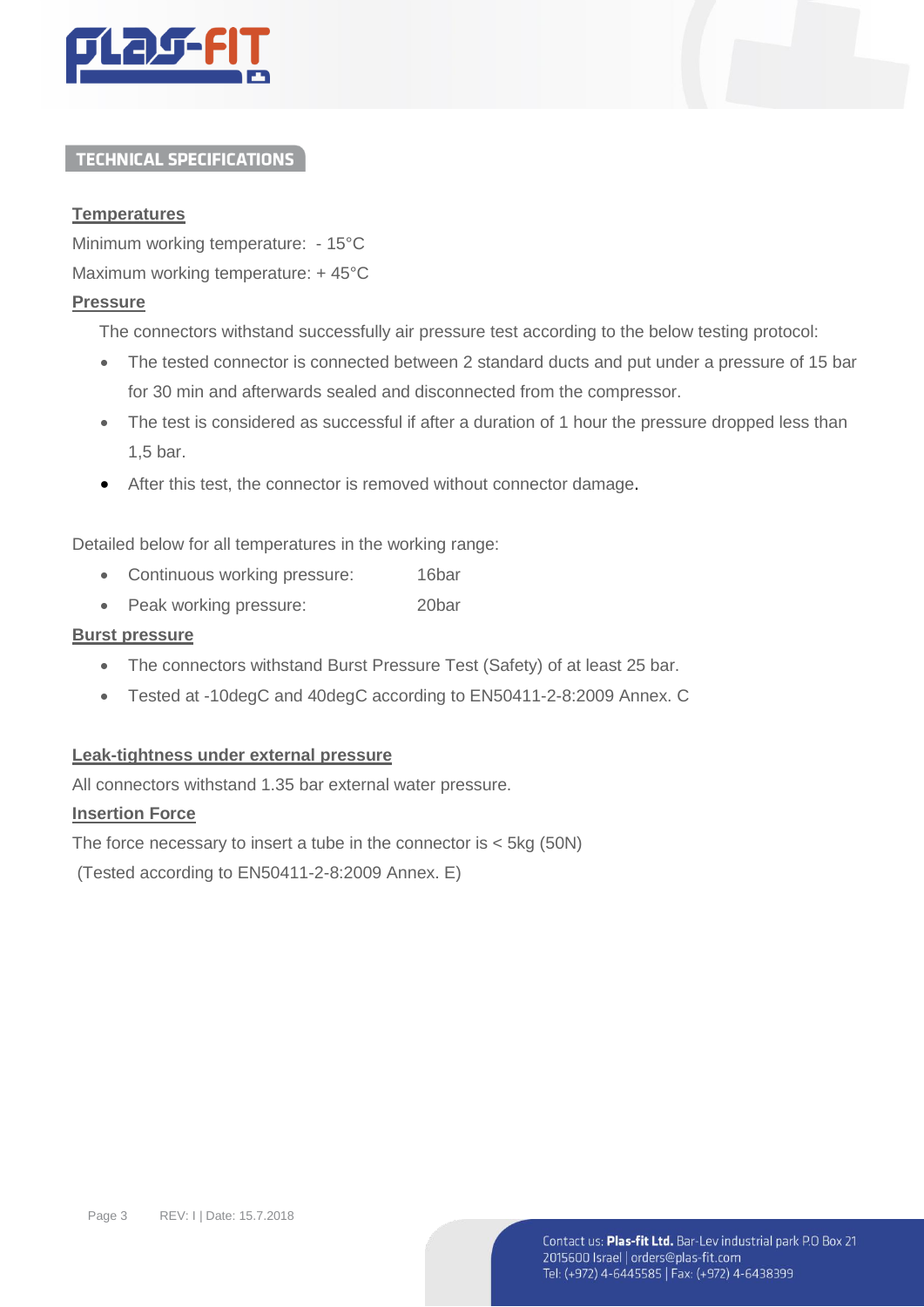

#### **Microduct Retention**

The connectors resist pull out forces as required by EN 50411-2-8:2009 between the

connector and the microduct as follows:

(All done in 100mm/min speed).

| Test          | Conditions                                | 7mm   | 8 <sub>mm</sub> | 10 <sub>mm</sub> | 12mm     | 14 <sub>mm</sub> | 16mm   | 20 <sub>mm</sub> |
|---------------|-------------------------------------------|-------|-----------------|------------------|----------|------------------|--------|------------------|
| *Continuous   | (1h, 23°C)                                | >300N |                 |                  | >650N    | >900N            | >950N  | $>1000N$         |
| pull-out:     |                                           |       | >350N           | >450N            |          |                  |        |                  |
| Violent pull- | $(< 0.3 \text{ sec}, 23^{\circ}\text{C})$ |       |                 |                  |          |                  |        |                  |
| out: (jerk)   |                                           | >800N | $>850N$         | >950N            | $>1200N$ | >1500N           | >1800N | $>2000N$         |

\* Note (1): Results on micro-ducts manufactured from PE100 material. The quality of the duct material will affect the pull -out test results due to "necking".

\*\* Note (2) : if pipe and connectors has been under pressure, the grip-ring needs to be changed by recycling before re-using for other pipe.

#### **Impact**

The connectors withstand impact force as required by EN 50411-2-8:2009, according to the following procedure:

- Connect 2 ducts using a straight connector and end-stop at one end.
- Bring the set to required temperature (done in (-15degC) and (+45degC) for 4 hours.
- Drop a weight of 1.0kg with radius 12.5mm on the center of the fitting from relevant height (1 Joule)
- Perform pressure test (0.4 Bar for 15 Minutes) Passed.

NOTE: An advanced version of Hi-Impact Plas-Fit DB connectors is available. The Hi-Impact connectors resist impact force of 15 Jauls at temprature range of (-10 DegC) to (+45DegC).